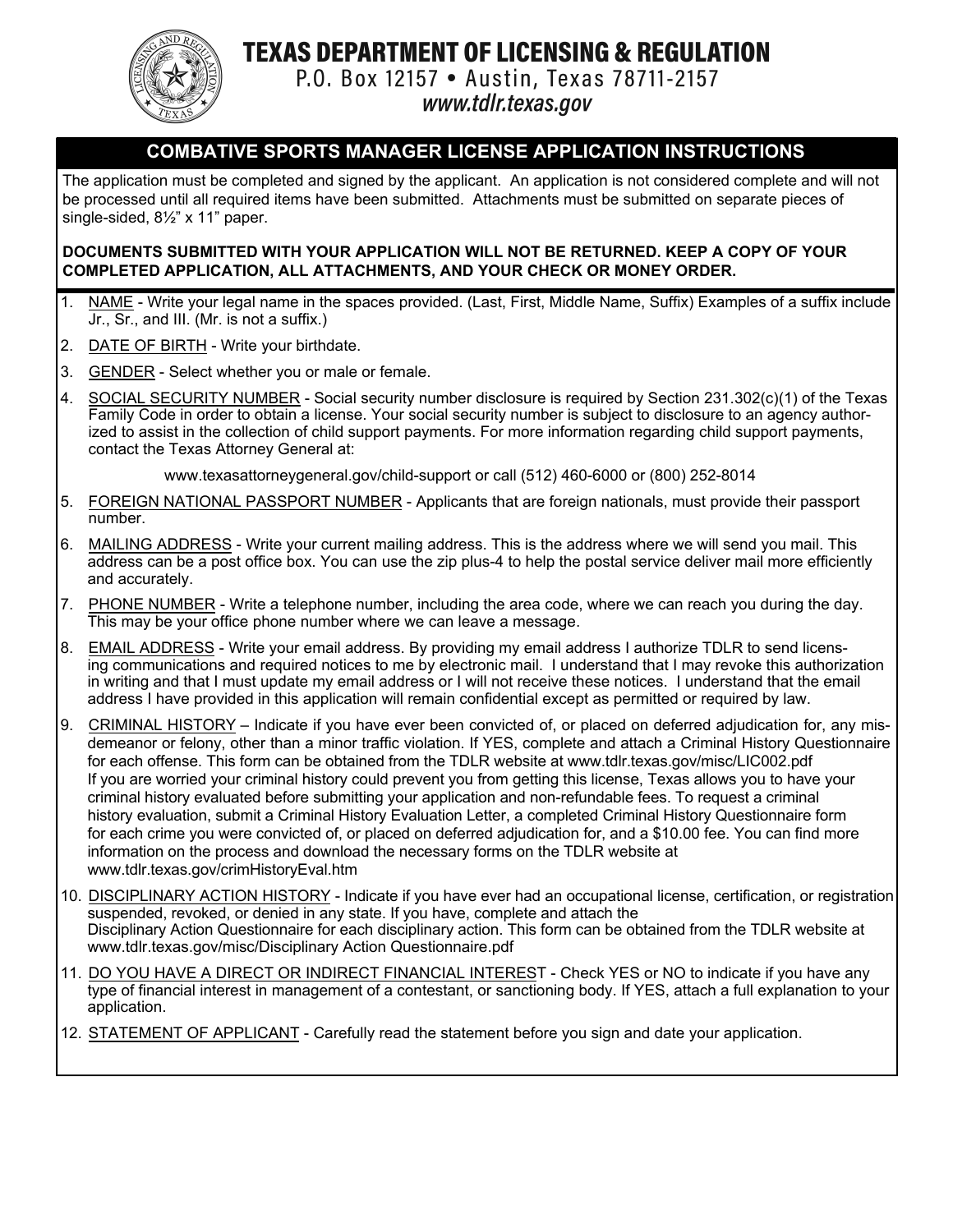#### **APPLICATION INFORMATION FOR MILITARY SERVICE MEMBERS, MILITARY VETERANS AND MILITARY SPOUSES**

The Texas Department of Licensing and Regulation recognizes the contributions of our active duty military service members, their spouses, and veterans. If you want to use one of the licensing options available to military service members, military veterans and military spouses, please complete the **Military Service Member, Military Veteran or Military Spouse Supplemental Application (TDLR form MIL001)** and attach it with your license application. The form is located on the TDLR website at: http://www.tdlr.texas.gov/misc/militarysupplemental.pdf.

If you have additional questions about qualifications, training or experience requirements relating to occupation licensing for military service members, military veterans or military spouses please go to the TDLR Military Information web page at: http://www.tdlr.texas.gov/military.htm.

#### **SEND YOUR COMPLETED APPLICATION AND REQUIRED DOCUMENTS TO:**

TDLR P.O. Box 12157 Austin, TX 78711-2157

Documents submitted with your application will not be returned. Keep a copy of your completed application, all attachments, and your check or money order. Do not send cash.

For additional information and questions, please visit the *[TDLR website](https://www.tdlr.texas.gov/)*. You can request assistance or submit required attachments via *[TDLR webform](https://www.tdlr.texas.gov/help/)* or fax (512) 463-9468. You may contact Customer Service Representatives by calling (800) 803-9202 (in state only) or (512) 463-6599; Relay Texas -TDD (800) 735-2989. Customer Service Representatives are available Monday through Friday from 7:00 a.m. until 6:00 p.m. Central Time (excluding holidays).

#### **TDLR Public Information Act Policy:**

This document is subject to the Texas Public Information Act. With certain exceptions, information in this document may be made available to the public. For more information, view the *[TDLR Public Information Act Policy](https://www.tdlr.texas.gov/disclaimer.htm#PublicInfoPolicy)*.